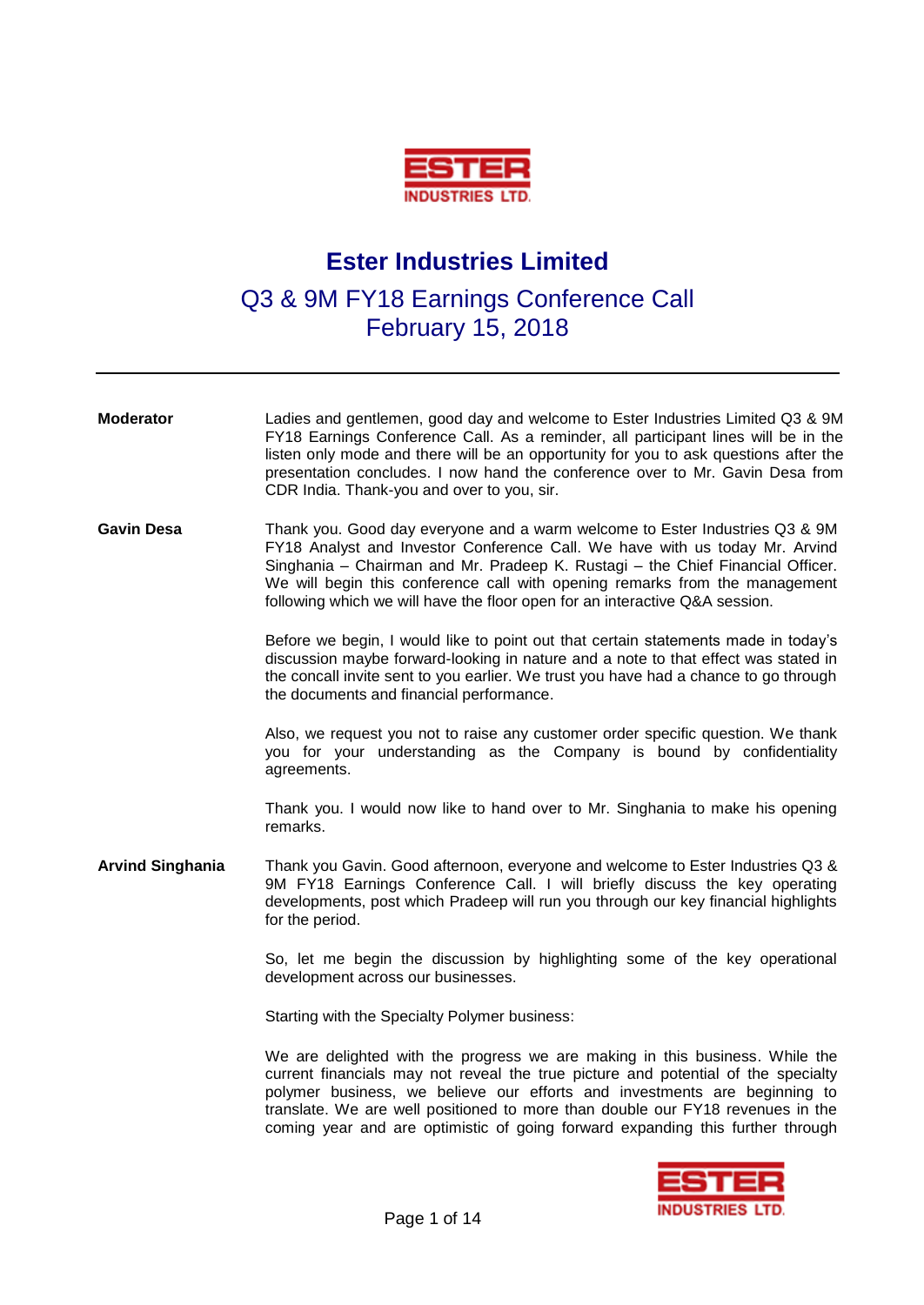contribution both from MBO-3 as well as other exciting products we are working on. This business is one we are extremely passionate about and are confident that while the product concept to launch cycle can take a considerable amount of time the reward at the end makes it well worth it.

Moving on to the film business:

As mentioned in previous calls, the sector's fundamentals have changed for the better following the demand supply reaching near parity. Realizations are firmed up in recent time with volumes remaining steady on the back of better demand. Our continued emphasis is on improving the product mix by increasing the share of high margin products. At present value-added products constitute about 20% of the overall basket and we aim to increase its proportion to 30% to 35% in the next financial year. Our stringent cost controlling measures will also help us lower our expenses in turn helping as improve the overall margin profile of the business.

The engineering plastics business continues to perform well. The strategy for this business is on similar lines for our films business where in the focus remains on increasing the share of high margin products. I am pleased to report that we have been successful in doing that quarter-by-quarter.

To conclude:

I would like to state that we continue to be positive in our outlook and are confident on delivering improving performance on a sustainable basis. While speciality polymer business will continue to be the key catalyst for transforming the business I am equally optimistic that the profitability profile of our legacy businesses - Film and Engineering plastics will improve meaningfully in the coming year.

With that leave the floor to Pradeep, who will run you through our financial performance.

**Pradeep K. Rustagi** Good afternoon, everyone and thank you for taking the time out for our call. I trust that all of you have received the Investor documents circulated by us earlier. Let me quickly summarize the key financial highlights for the quarter and 9-months ended December 2017, following which we can begin the Q&A session.

Starting with the top-line:

Our revenues from operations for the quarter stood at Rs. 202 crore as against Rs.177 crore higher by 14%,while on a 9-month basis to the same net of excise and GST is stood at Rs. 586 crore as against 505 crore reported during 9M FY17 higher by a 16%. As mentioned by Mr. Singhania we are pleased with our revenue run rate especially considering the fact that H1 was relatively challenging for the business due to effect of GST roll out with effect from 1<sup>st</sup> July 2017. EBITDA including other non-operating income and excluding other comprehensive income for the quarter stood at Rs. 16.59 crore as against Rs. 11.64 crore generated during Q3 FY17. While on a 9-month basis the same stood at Rs. 47.55 crore as against Rs. 34.18 crore reported during 9M FY17. EBITDA margin for the quarter is stood 8.30% while on a 9M basis same is stood at 8.19%.

I would just like to mention here that we were able to maintain our margin despite the firming up of raw material prices. In addition to the price increase undertaken recently to offset the impact of input prices I would also like to state that our focus

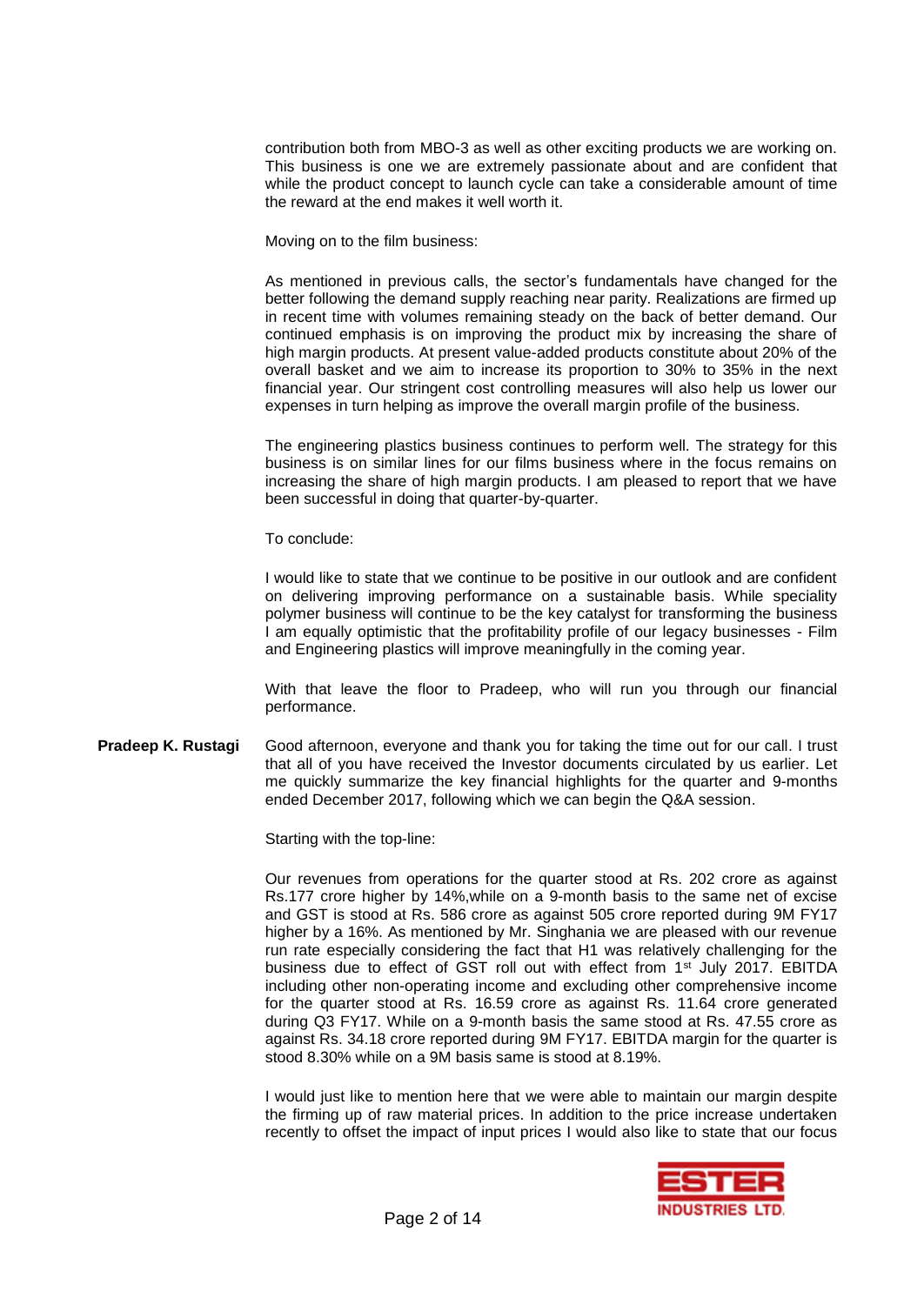on cost control has helped us maintain and preserve the margins. Further our focus on improving product mix by increasing the share of high margin products have contributed positively towards maintaining the margins. Finance cost for the quarter is stood at Rs. 8.16 crore while on a 9-month basis the same amounted to Rs. 24.72 crore. Depreciation for the quarter stood at Rs. 7.85 crore while on a 9 month basis the same is stood at Rs. 23.32 crore. Profit after tax for the quarter is stood at Rs. 48 lakhs as against loss after tax of Rs. 351 lakhs reported during Q3 FY17. While on a 9-month basis loss after tax is stood at Rs. 31 lakhs versus loss of Rs. 10.09 crore generated during 9month FY17 this would read as 10.09 crore generated during FY17.

Moving on to the segment wise performance:

Speciality polymers business reported revenues net of excise duty and GST of Rs. 10 crore as against Rs. 8 crore generated during Q3 FY17. While on a 9-month basis it remains relatively stable at Rs. 37 crore. While the performance for the business remain relatively soft we are seeing things improved gradually hopeful of delivering a much better performance in near to medium term. Polyester Film business reported revenues net of excise duty on GST was Rs. 147 crore during the quarter as against revenues of Rs. 132 crore generated during Q3 FY17. While on a 9-month basis the same stood at Rs. 425 crore as against Rs. 368 crore reported during 9-month FY17. As mentioned by Mr. Singhania, earlier while the sectors fundamentals have turned for the better on the back of improving demand supply clarity. The rising raw material prices may restrict margin expansion.

Performance of Engineering plastic business continues to improve with net of excise duty and GST revenues for the quarter and nine month being Rs. 44 crore and Rs. 125 crore respectively, higher by 22% and 23%. Similar to film business we are working towards improving the product mix for the business while focusing more on high margin products. To conclude, I would like to reiterate that a collection of factor that include successful innovation , strategic initiative towards improving product mix and driving down cost along with improving sector fundamentals will we believe help us deliver better performance going forward.

That concludes my opening remarks, we would be happy to answer your questions now.

- **Moderator** Thank you very much. First question is from the line of Saket Kapoor from Kapoor and Company. Please go ahead.
- **Saket Kapoor** Our quarterly numbers are very lumpy in nature with lot of variations in profit and losses being posted depending upon the market condition. So, how should investors look at your company? What sort of benchmark can we use for earnings?

Also, what sort of earnings are we penciling in for FY19-20?

- **Arvind Singhania** Well what you are asking for is a guidance, we are not giving a guidance but what we can tell you is the performance of the Company going forward in FY19 will be substantially better than FY18.
- **Saket Kapoor** What was the utilization levels for both the verticals for Q3 as well as 9M?
- **Arvind Singhania** Well film is running almost at a 100% capacity utilization

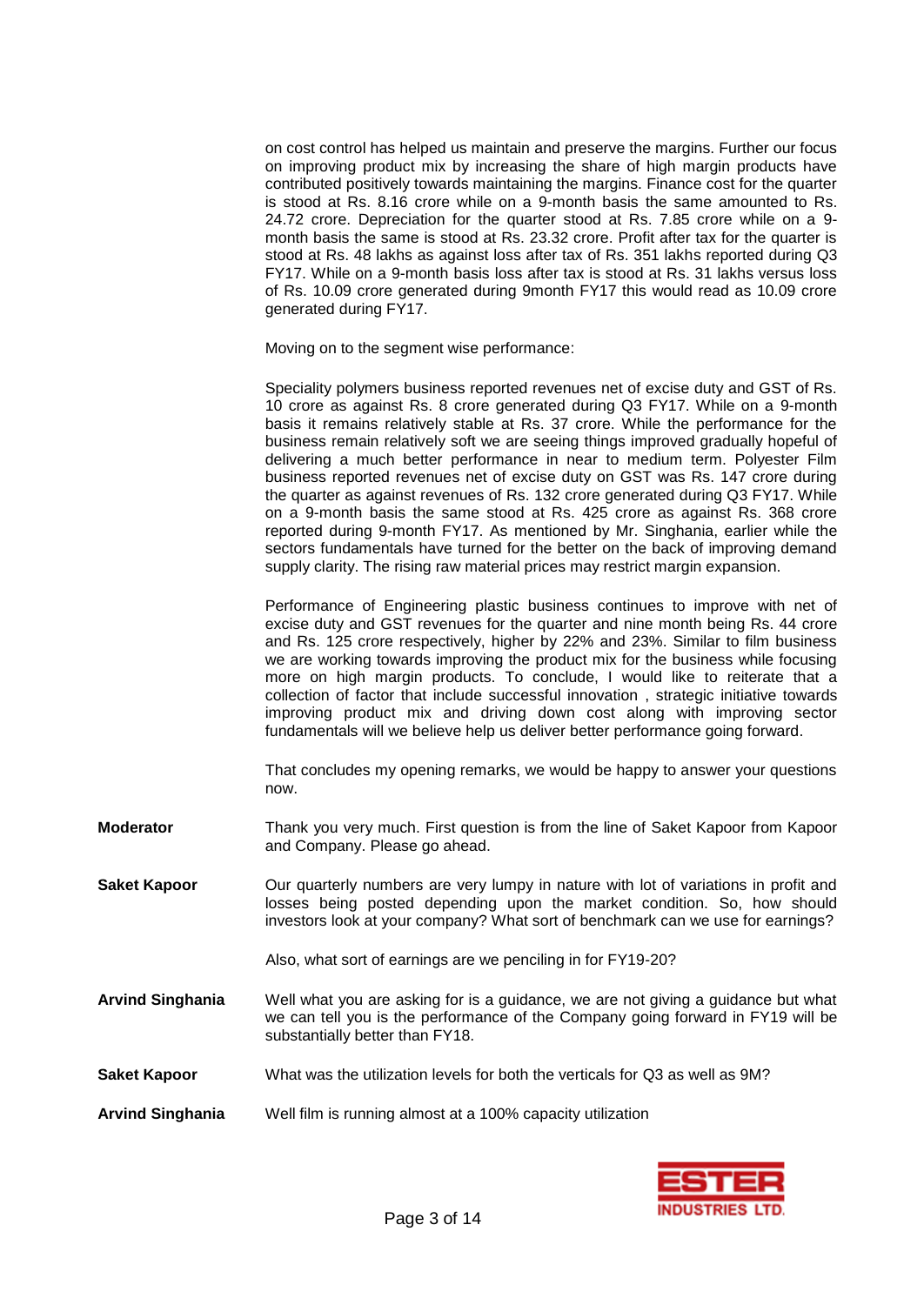| Pradeep K. Rustagi<br>Engineering plastics at about 65% to 70% utilization level |  |  |
|----------------------------------------------------------------------------------|--|--|
|----------------------------------------------------------------------------------|--|--|

- **Arvind Singhania** And speciality polymer the capacity utilization is very low because we have a very large capacity at almost 30,000 tonnes per annum.
- **Pradeep K. Rustagi** , Currently let say around 20% is the capacity utilization in especially polymer.
- **Saket Kapoor** And that would be ramped up as to what level one or two years down the line.
- **Arvind Singhania** I think we have already mentioned in our opening remarks that our specialty polymer business will more than double in FY19.
- **Saket Kapoor** From 20% to 40%?
- **Pradeep K. Rustagi** No, well the revenues of the specialty polymer business which were at about Rs.42 crore in FY17 will close FY18 at a revenue level of about Rs.50 crore to Rs.55 crore and we expect for FY19 to more than double the revenues of the specialty polymer business.
- **Saket Kapoor** And sir if you could tell us, what is the deprecation involve for the polymer business, amount in depreciation amount.
- **Pradeep K. Rustagi** We look at depreciation for the entire company which is about let say it is close to Rs.7 crore per quarter.
- **Saket Kapoor** For a yearly basis for the polymer point then because the depreciation is going to be constant and then we can get the idea what can be the bottom-line contribution.
- **Pradeep K. Rustagi** For the company the depreciation is close to Rs. 7.5 crore per quarter, so for the year it is about Rs.28 crore to Rs.29 crore.
- **Saket Kapoor** For the Berkshire part of deal could you now elaborate more of it? What kind of confirm orders are getting our hand and what is the execution period?
- **Arvind Singhania** I am sorry we are not at liberty to talk individual companies and take their names we are bound by confidentiality agreement …
- **Saket Kapoor** That was made public by the company only, we came to know ...
- **Arvind Singhania** Yes, I know but we cannot talk about it any further much beyond that and but we will substantially increase our specialty polymer business which has taken a very long time because the gestation period for product qualifications are very high. So it has taken as a long time but now it is finally started giving results. So that is the reason we are saying polymer business will more than double its revenue in FY19.
- **Saket Kapoor** Sir, just to get the point then the major contribution of the growth in the polymer business would be on the premise of this order from Berkshire that much we can conclude?
- **Arvind Singhania** Yes.
- **Saket Kapoor** That is the main catalyst for the growth that we are going to witness going forward.

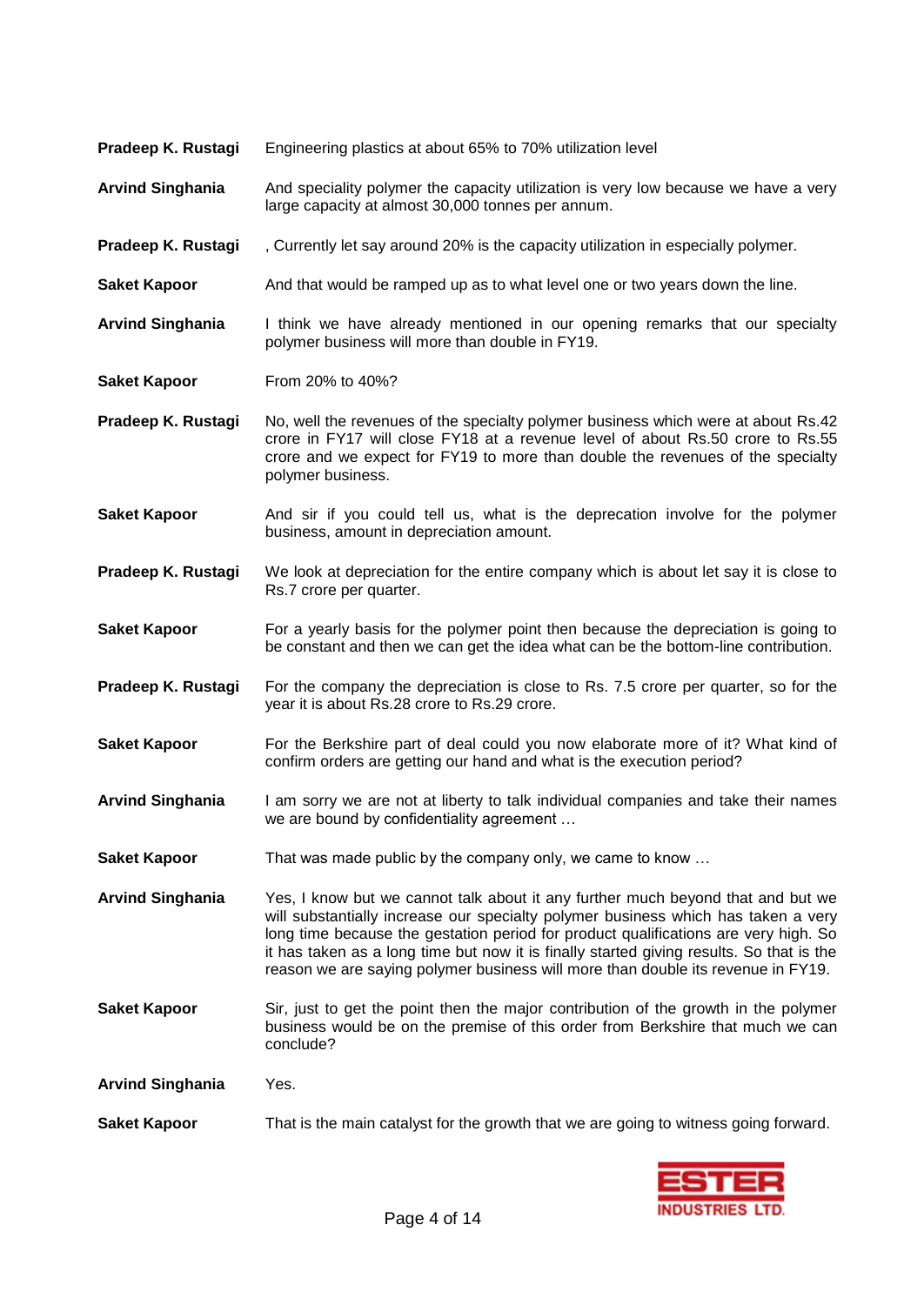## **Arvind Singhania** Yes, correct

- **Saket Kapoor** And for the raw material front and how was, the what backend jobs is to be done to so that we are not exposed to the vagaries of the raw material prices availability and how was the raw material prices behaved for this quarter as well as for the 9 months?
- **Arvind Singhania** See, raw material has risen in the last 2 quarters. They have been on a rising trend, but we been able to pass on. See in our specialty polymer business, we have a pass-through system for all our products that whatever raw materials rise take place we are able to pass it on. In fact, we have, in most places we have raw material link pricing formula where we fix prices and margins uptick then there every month raw material plus or minus is adjusted in the selling price. As far as Film is concerned we have seen increase from August, the prices had reach between Rs. 75 and Rs. 80 a kilo for per film which today are standing at about Rs.112 to Rs.115. The price increase in raw materials has been about …
- **Pradeep K. Rustagi** Let say between PTA and MEG put together has been about Rs. 7 to Rs. 8 as from Rs. 63 it has gone up to 73; close to Rs. 10 has been the increase in the raw material prices.
- **Saket Kapoor** So if you could give the, what is our raw material basket in product basked.
- **Pradeep K. Rustagi** For film and Specialty polymer (PTA) Pure Terephthalic Acid and (MEG) Mono Ethylene Glycol and for Engineering plastic these are other there are PBT polymer, PA6, PA66, PC, ABS, etc.
- **Saket Kapoor** And the PTA and MEG sir, in terms of what percentage of raw material is PTA and how much is MEG?
- **Arvind Singhania** 0.86 kilograms of PTA per kg of chips and at 0.33 or 0.34 kilograms of MEG per kg of chips.
- **Saket Kapoor** And you told sir, PTA availability has improved with the Reliance coming with Green facility.
- **Pradeep K. Rustagi** Availability is not an issue. It is both the materials are different.
- **Saket Kapoor** Sir, both are sourcing domestically only or are we importing?
- **Pradeep K. Rustagi** No, we are not importing there are 3 sources of PTA in India and 3 sources MEG. We buy from Indian Oil and India Glycol MEG and PTA we buy from MTPI**.**
- **Moderator** Thank you. The next question is from the line of Kunal Shah from Allegiance Advisors. Please go ahead.
- **Kunal Shah** The first question is sir what would be our debt levels and the weighted average cost of capital?
- **Pradeep K. Rustagi** So weighted average cost of capital is about 10.5% and the debt is about, the interest-bearing debt is about Rs. 290 crore out of which term loan is about Rs.75 crore and balance Rs.215 crore is the working capital debt.

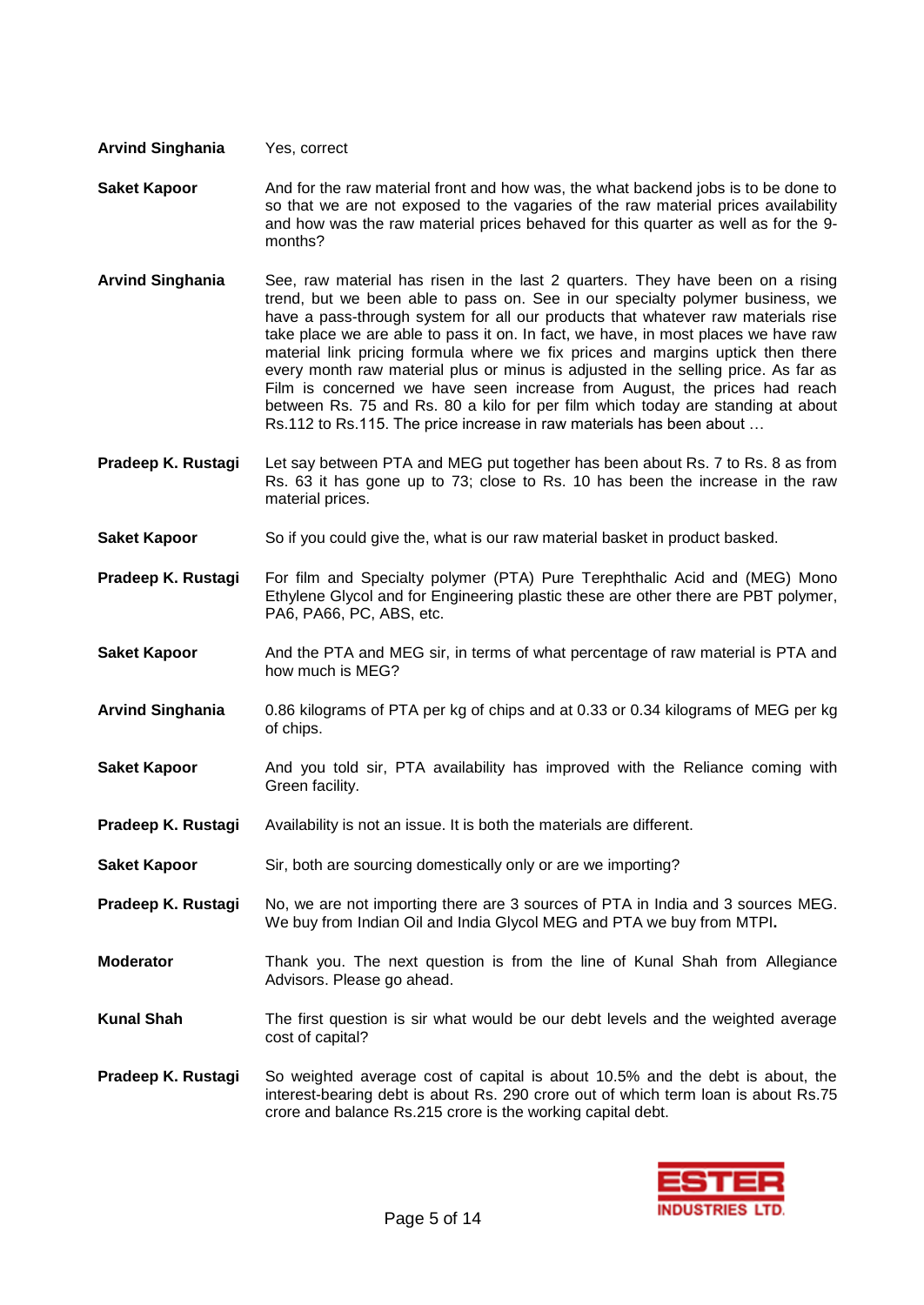- **Kunal Shah** So on an average the interest cost would remain at Rs.35 crore Rs.45 crore what is there right now or it is going to further increase, sir?
- **Pradeep K. Rustagi** For the debt we have it will remain at Rs.35, with the repayment it will get reduced and depending on the CAPEX which are that we may do in future. It will vary according to the borrowing. The weighted average cost would go beyond 10% if there is no increase in the interest rates.
- **Kunal Shah** And what I mean since we are looking at doubling the revenues for the polymer business what kind of money that would be requiring to fund the CAPEX?
- **Arvind Singhania** There is no major CAPEX required for the Specialty polymer business.
- **Pradeep K. Rustagi** We told that we are operating at about 20% capacity utilization really would not require any CAPEX.
- **Kunal Shah** And sir the polymer business margins as this put on the investor presentation is 14% that is before interest right sir? So at the EBITDA levels what could be the margins level for the polymer business, sir?
- **Arvind Singhania** Going forward we expect this EBIT margins to improve substantially because as the volume grows EBIT margins will grow more than proportionally. So going forward we expect our EBIT margins to be about 30%.
- **Kunal Shah** EBIT margins to be about 30%?
- **Pradeep K. Rustagi** Yes, for the segment, as we go by the segment result.
- **Kunal Shah** So then considering the volumes we were doing the blended margins would be around 15% to 16% sir?
- **Arvind Singhania** Overall.
- **Kunal Shah** Overall, yes sir. I considering polyester and engineering plastic business put together.
- **Arvind Singhania** Could be anything between 13% to 15%.
- **Kunal Shah** And when we talk about doubling the polymer business, what kind of numbers, I mean Rs.80 crore to Rs.90 crore kind of number for the next FY?
- **Pradeep K. Rustagi** I think we will be in excess of it could be anything between Rs.100 crore to Rs.130 crore.
- **Kunal Shah** Rs.100 crore to Rs.130 crore.
- **Kunal Shah** and considering the other traditional business sir 5% to 10% growth or how should we look at it from the next point of view sir?
- **Arvind Singhania** As far as polyester film is concerned there is no capacity increase this year. But the margins have improved substantially, and we expect the margins will remain at very healthy levels for the next 2 years because there has been no capacity expansion. All the capacity expansion which happens last year the growth rate in

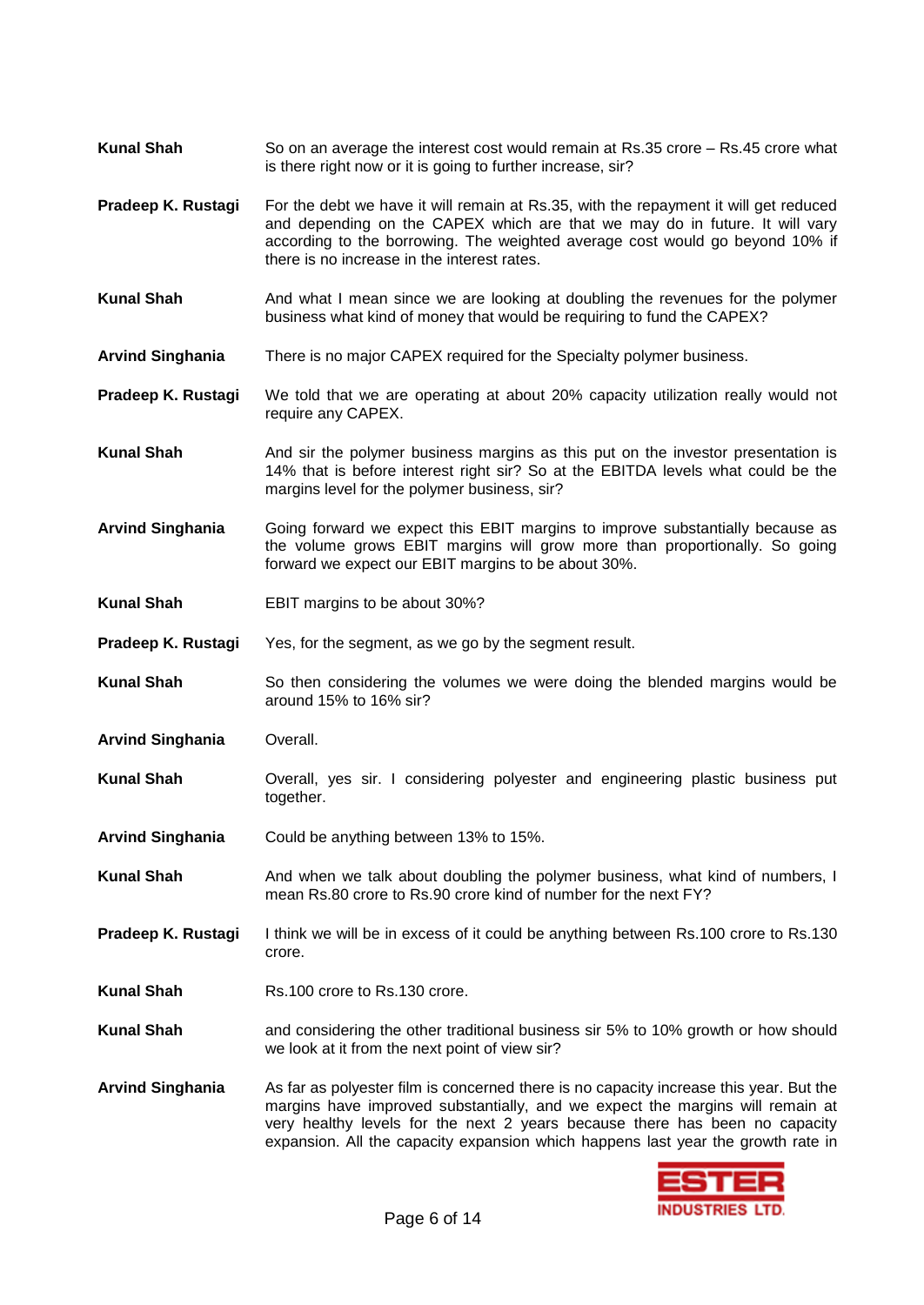the growth in demand for polyester film is about 12% to 13% per annum. So, right now we stand at near parity in terms of demand and supply in polyester film and that is one of the reasons why we been able to increase our margins substantially in the last quarter. And going forward we expect the margins to further improve and remain strong for the next couple of years.

- **Moderator** Thank you. The next question is from the line of Ravi Nagda, as an Individual Investor. Please go ahead.
- **Ravi Nagda** Sir, you had recently won an order from US. Sir what is the potential of this product you see?
- **Arvind Singhania** Well, the potential for the quarter for this product is quite good. I think from where we have now reached we could be looking at another increase of about if I were to consider this business overall potential could be in the region of about 4,000 tonnes per year.
- Ravi Nagda 4,000 tonnes and you have a patent for this product, sir?
- **Arvind Singhania** Yes, we do.
- **Ravi Nagda** You see sir other manufacture of carpet manufacture shifting to this product?
- **Arvind Singhania** Yes, we expect some other smaller manufacturers to also get into, who are also evaluating the product and we expect some future business increase in the coming months.
- **Ravi Nagda** So, sir any other products you have developed you have got any good response beside this product, sir?
- **Arvind Singhania** Yes, we have a pipeline of products under development and qualification at different levels at different levels of the development stage. So, we have product like, we have talked about the beer keg product. This product was started about 4 years ago but then for the last 1.5-2 years the project came to a standstill because our customer had lot of organizational changes. So, they could not continue with it that qualification process with that customer has restarted in January and we expect to see some results coming in the next couple of months. Apart from that we have a project on washable and 20-liter water jar, water dispenser jars. So we have a very good product which can be hot washed at about 75 degrees. So, this product is under qualification in various parts of the world including Latin America, Mexico, in China, in India. So, this is another product that is undergoing trials that various customers across the world. And then apart from that we have 2 other products which are at advanced stages of qualifications which are the MB-06 which is the cationic dyeable masterbatch and the MB-07 which is the easy dyeable masterbatch. The potential for this product is very good. We have got some very encouraging results from some of our customers in the last few weeks and going forward we see a good potential coming from this business. This business could good have a potential of almost anything between say about 8,000 tonnes to 12,000 tonnes per year.

**Ravi Nagda** Sir, do you see this business at an inflection point now, sir?

**Arvind Singhania** Yes, we do.

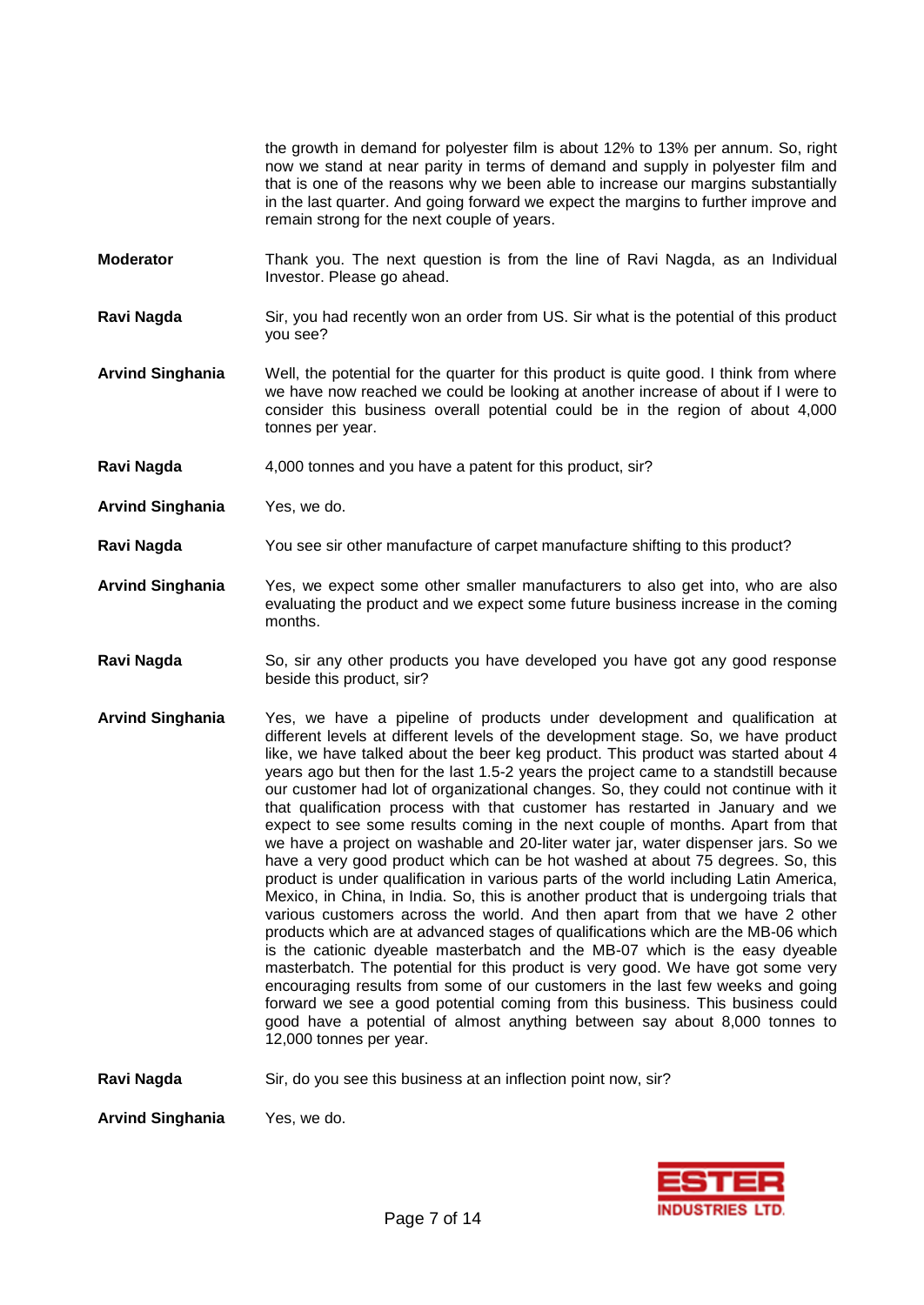| <b>Moderator</b>         | Thank you. We have the next question from the line of Saket Kapoor from Kapoor<br>& Co. Please go ahead.                                                                                                                                                                                                     |
|--------------------------|--------------------------------------------------------------------------------------------------------------------------------------------------------------------------------------------------------------------------------------------------------------------------------------------------------------|
| <b>Saket Kapoor</b>      | Sir, I was just delving on the point that MEG which you told we are sourcing it from<br>India Glycol. Sir, they are generally the green energy producer and the product is<br>placed, the price is higher than that additional prepared from petrochemical. So,<br>why are we paying on a higher price for ? |
| <b>Arvind Singhania</b>  | We are not paying any higher price.                                                                                                                                                                                                                                                                          |
| Pradeep K. Rustagi:      | We do not pay any higher price it is sold at the same rate as petrochemical MEG is<br>given.                                                                                                                                                                                                                 |
| <b>Saket Kapoor</b>      | But they have branded at green energy that is why I put that query to you.                                                                                                                                                                                                                                   |
| Pradeep K. Rustagi       | For big customers like Coco cola, Pepsi they have charged premium for green<br>energy, not from us.                                                                                                                                                                                                          |
| <b>Saket Kapoor</b>      | It is market price?                                                                                                                                                                                                                                                                                          |
| <b>Arvind Singhania</b>  | Yes, market price                                                                                                                                                                                                                                                                                            |
| Pradeep K. Rustagi       | No difference between their MEG and petrochemical based MEG.                                                                                                                                                                                                                                                 |
| <b>Saket Kapoor</b>      | How was the price behave sir for the last quarter?                                                                                                                                                                                                                                                           |
| Pradeep K. Rustagi:      | It has increased a lot in the last 4 to 5 months, MEG prices have increased by<br>about Rs. 15 to Rs. 16 a Kg in the last 4 to 5 months.                                                                                                                                                                     |
| <b>Saket Kapoor</b>      | And sir currently can you give an idea sir what have the price being for January,<br>February?                                                                                                                                                                                                               |
| Pradeep K. Rustagi       | Current price would be about close to Rs. 70 net of GST.                                                                                                                                                                                                                                                     |
| <b>Saket Kapoor</b>      | And the average for December quarter was?                                                                                                                                                                                                                                                                    |
| Pradeep K. Rustagi       | So, the September quarter the MEG was that about Rs.62, December it was about<br>Rs.64- Rs.64.5 March quarter the current size is about Rs. 70 and for the quarter it<br>is expected to be about Rs. 71-72.                                                                                                  |
| <b>Saket Kapoor</b>      | You are talking of March 2018 quarter it is being that trend of 71-72?                                                                                                                                                                                                                                       |
| Pradeep K. Rustagi       | March 2018 quarter Rs. 71-Rs. 72.                                                                                                                                                                                                                                                                            |
| <b>Saket Kapoor:</b>     | Sir, we have locked the quantity and the rate for this entire quarter it is in advance<br>everyone.                                                                                                                                                                                                          |
| <b>Arvind Singhania:</b> | We have contracts for our raw materials for PP and MEG we have contracts with<br>our supplier. So, availability of raw materials is not an issue.                                                                                                                                                            |
| <b>Saket Kapoor</b>      | Not an issue, only the price is fixed every month depending upon this import parity<br>price?                                                                                                                                                                                                                |

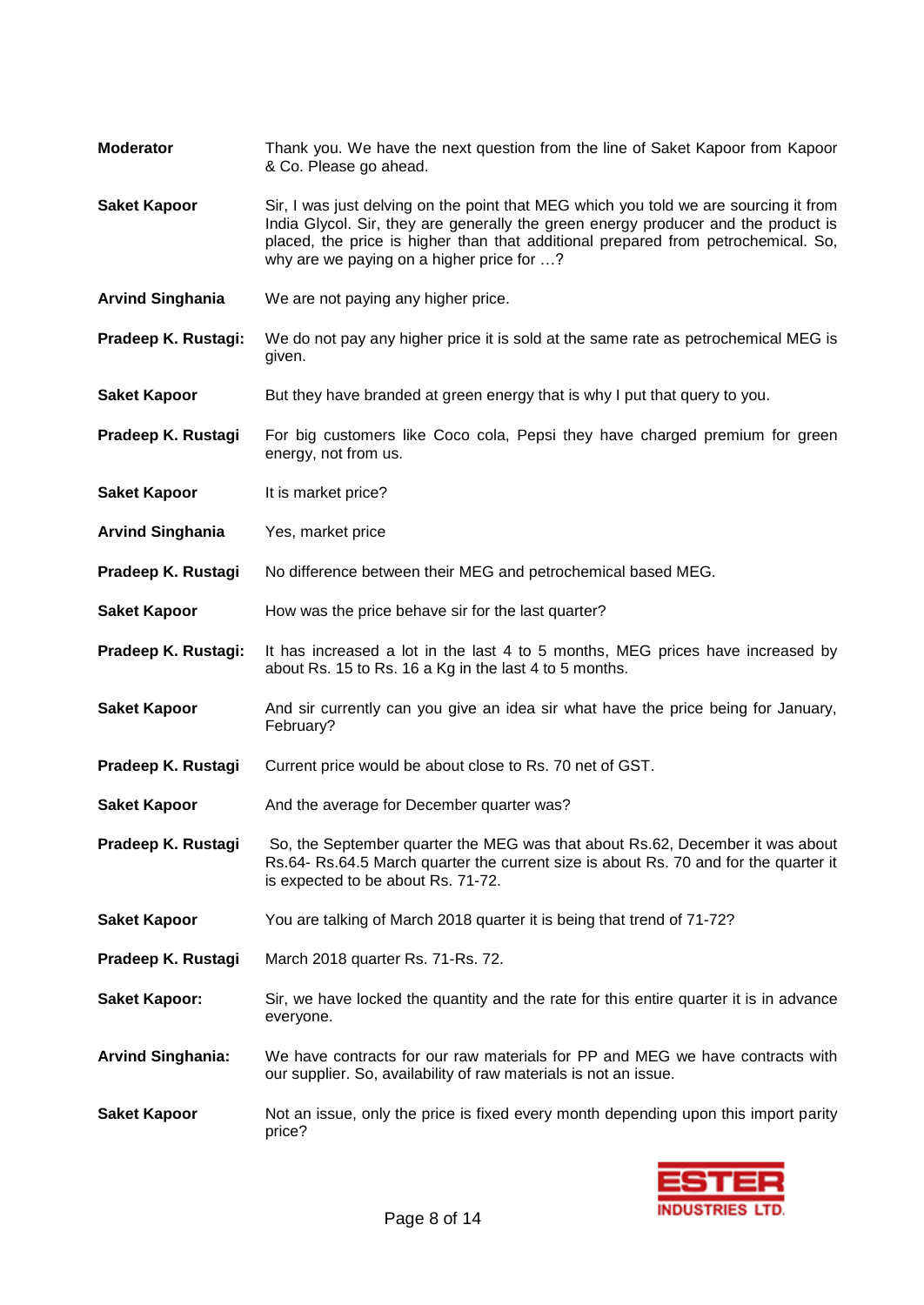- **Arvind Singhania** Yes, correct.
- **Saket Kapoor** Sir, the main point for which we are working is how were your utilization levels you have given us the guidance that the utilization levels are going to improve 2 years down the line. Then only sir the excess profitability what we can expect and the viewed into because right now the levels are low, and you have to pay the depreciation in the interest on the entire part. So, the trigger for us is only to understand how sooner your real capacity utilization goes up. So, that was the only point?
- **Arvind Singhania** Which business are you talking about?
- **Saket Kapoor** Sir, I am talking about the specialty polymer business that only will improve and the bottom-line would shape better then only as the utilization levels improve.

**Arvind Singhania** Sir, the bottom-line is going to improve substantially not only because of speciality polymer which is of course one of the major inputs for improved bottom-line in the coming months. But the bottom-line is also going to improve because of polyester film business where the margins have improved substantially and will become stronger as we go forward.

- **Pradeep K. Rustagi** 75% of our revenue comes from polyester film that is also going to see improvement in this following year.
- **Moderator:** Thank you. The next question is from the line of Luv Shah from Pinky Ventures Private Limited. Please go ahead.
- **Luv Shah:** Well looking at the Earnings Presentation we can see that the Engineering Plastics division has also done well for the recent quarter as well as of the 9-months of the current year. Any outlook that you would like to give on this business may be if you can also talk about the overall industry size and how are we placed and what are the growth revenues that we are forcing in this segment?
- **Arvind Singhania** Well, we expect our revenues going forward to increase by about 15% to 20% in FY19 we are following the similar strategy as in film to see more and more of our product portfolio turn to speciality which will help improve the bottom-line as well.
- Luv Shah: Sir, if you could highlight what are the industries that we are broadly catering to from this segment?
- **Arvind Singhania** We are catering to Electronic, Electrical and Automotive &Industrial applications.
- **Luv Shah** And so Electronics would be the highest portion of the revenue ? …
- **Arvind Singhania** Electric business in the highest proportion right now. We are working very hard on the, to make a bigger impact in the automobile sector. So, every year improving our volume going into the automotive business as well.
- Luv Shah **And in the automotive segment what is the competition, is this players like Kingfa** the competition?
- **Arvind Singhania** Well, everybody is the competitor. We have the likes of lot of the International large players like BASF, DSMGE, Kingfa**,** Lanxess they all there in this business. There

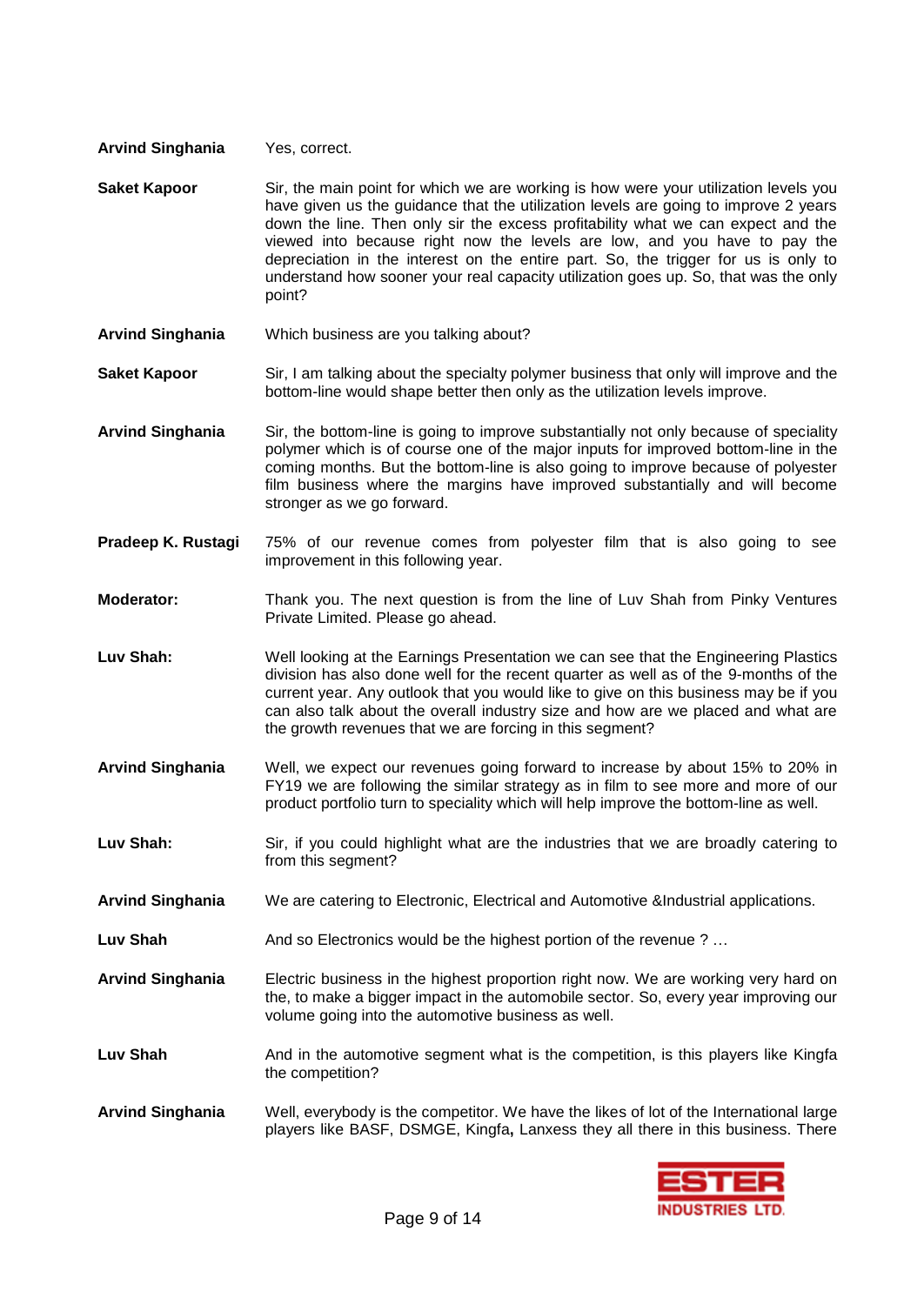are many compounders in this business and competition is there, but it is a quasicommodity product it is not a fully commoditized product and you have to go through customer qualification process. So, while there is a lot of capacity and lot of competition we are still able to make a decent margin here.

- **Luv Shah** So, you would say this is a fragmented market, is it?
- **Arvind Singhania** It is a fragmented market.
- **Luv Shah** So, any idea about what could be the market shares broadly? Who will be the top 3 players in this in India?
- **Arvind Singhania** The top 3 players. Again, see when you talk about engineering plastics it is a very generic terminology and if I were to take our business which is mostly TDT, Nylon-6, Nylon-66, polycarbonate, etc., some of our larger competitors would be companies like, DSM, BASF**,** Kingfa, Lanxess, etc.
- **Moderator** Thank you. The next question is from the line of Ashwin Reddy from Samatva Investments. Please go ahead.
- **Ashwin Reddy** So, my question is on the Speciality Polymers industry. Can you talk a little bit more about the R&D team that you have the amount that you spend or how much is your expense per year on the R&D that you have on this and it is not be about the specific customer but in general is it like customize for a particular customer do you walk with the customer and then finalize the product or do you do the R&D yourself and then you take it to the customer? How do you work, I mean I am just trying to understand better about the whole process and your R&D bid in the speciality polymer business?
- **Arvind Singhania** So, we do the R&D ourselves. The entire R&D is done by us in-house with our own people and our own infrastructure and then the products are sent to the customer for trials and qualification purposes. So, that and then whatever improvements are required it goes back and forth. It can happen that we also do customize products for some customers but there is also a product like MB-03 or MB-06 or MB-07 or our beer keg or our let us say easy dyeable product. These are standard product which we can sell to many customers.
- **Ashwin Reddy** And there is no restriction on you selling the same product some other customer, right. The customer …
- **Arvind Singhania** No, nothing of that sort.
- **Ashwin Reddy:** And also I read somewhere that news that you putting up an R&D center in Delhi are that done now or investing that now or ….
- **Arvind Singhania** We are going to invest in the next coming few months we are going to start investing in that R&D center.
- **Ashwin Reddy** And right now what is the team size that you have for the R&D team that you have?
- **Arvind Singhania** About 20 people we have in the R&D team.

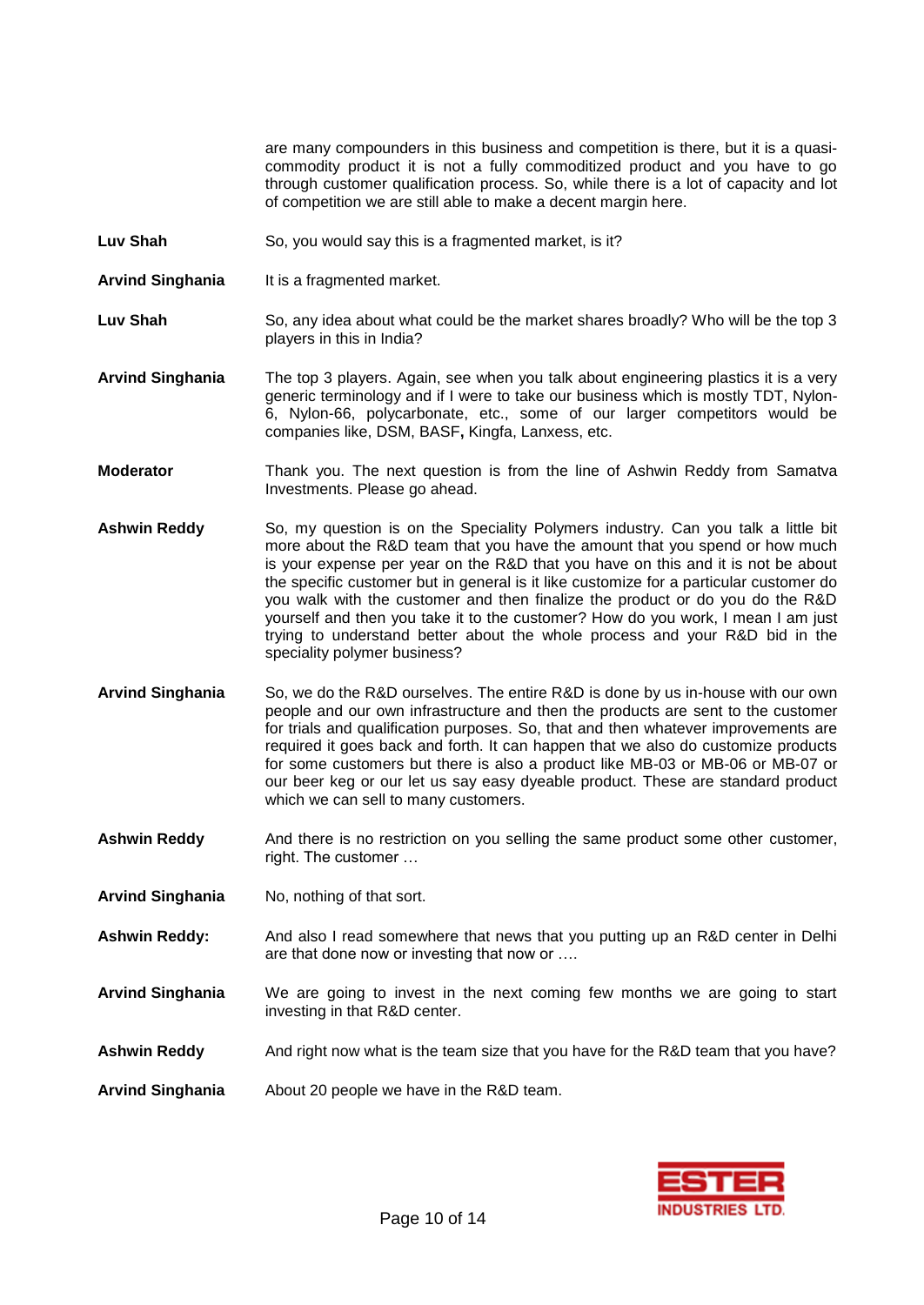**Moderator** Thank you. The next question is from the line of Saket Kapoor from Kapoor&Co. Please go ahead. **Saket Kapoor** Sir, I was just dwelling on one more point, you told that 75% of your turnover is from the film business and the remaining is from the speciality business? **Pradeep K. Rustagi** Currently, yes. **Saket Kapoor:** And currently our film business is running at around 100% capacity? **Pradeep K. Rustagi** Near full capacity **Arvind Singhania** Almost. **Saket Kapoor** So sir, running at near full capacity we are producing these numbers that means I mean sir what will then improve then that we will be able to cover the finance cost what is the, is this the nature of the business that we have to pay finance cost something like Rs.25 crore for 9-months during the business of Rs.600 crore working at full capacity? How are we going to then and the better margin so that we can breakeven that was my question? **Arvind Singhania** See as I have explained that film business always runs at near-capacity utilization. The margins are decided by the market based on demand supply scenario and let me give you some specific numbers. Last year our average base film which we call us a 12-Micron Corona, the gross value adds on that product in FY17 upto now has been about Rs. 30 gross value add. Going forward we see this number to go beyond Rs. 40. So, you can imagine that Rs. 10 increase in margins, we had a substantial impact on bottom-line. **Saket Kapoor** With no inflationary trend you had only putting at the incremental margin of Rs. 10? **Arvind Singhania** I am talking margin. I am not talking about price. **Pradeep K. Rustagi** Secondly, as far as interest cost is concerned you have to look at the total revenue of the company not only film business because the interest cost is for the company and it is about 4% of the turnover which is not very high. **Saket Kapoor** So, sir going forward for FY19 the percentage is going to remain the same whatever the incremental turnover will be we had ... **Pradeep K. Rustagi** We believe that FY19 would be lower than as a percentage. **Saket Kapoor** As a percentage to sales it will be lower than 4%? **Pradeep K. Rustagi** Yes, expected to be lower than 4%. **Moderator** Thank you. We have the follow up question from the line of Ashwin Reddy from Samatva Investments. Please go ahead. **Ashwin Reddy** I just forget to check with you, so on the debt can you talk about how the management thinks about debt in the next 2-3 years? How should we think about the repayment schedule and what the number?

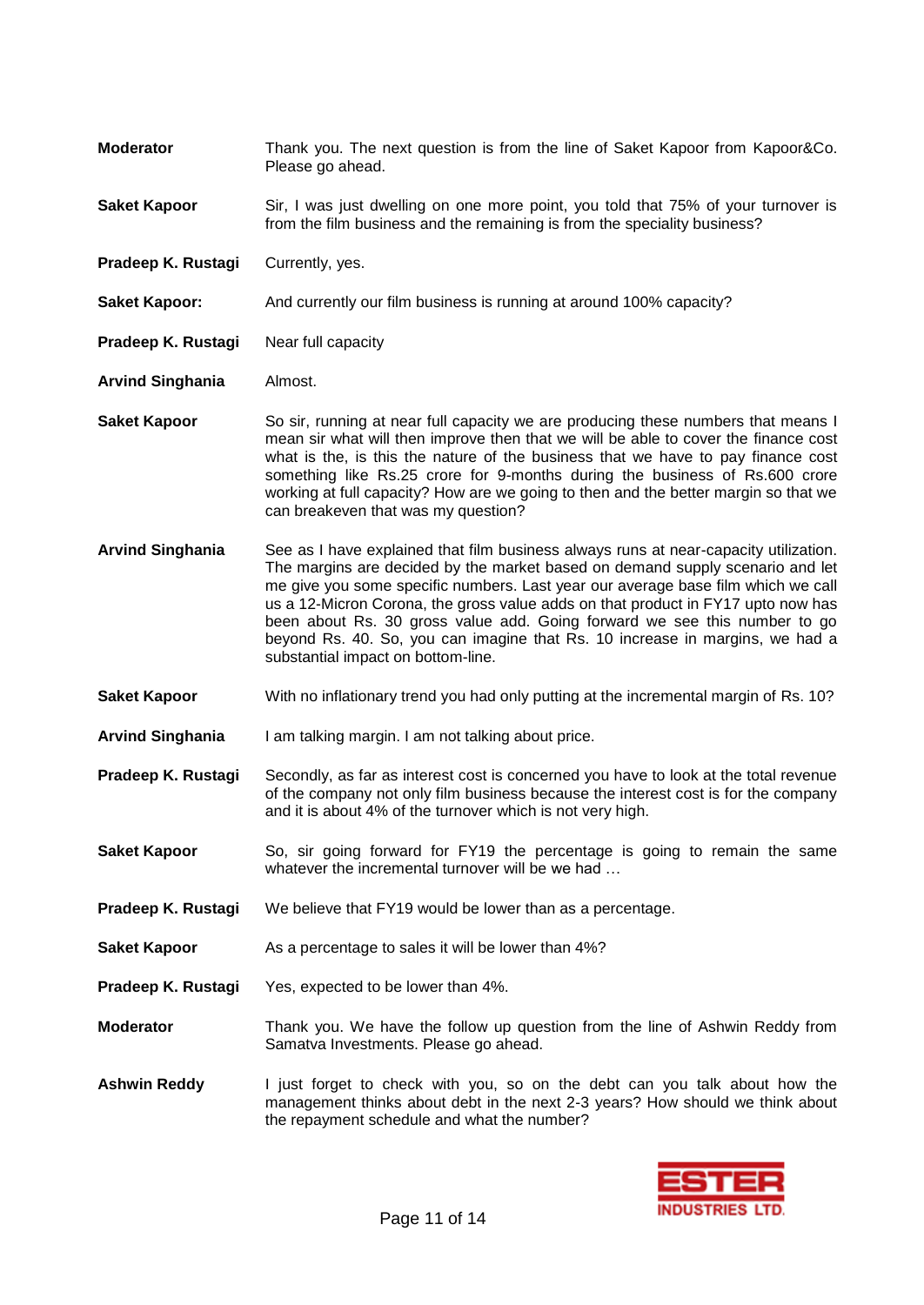- **Pradeep K. Rustagi** So, the Rs.75 crore that we have Rs.8 crore needs to be paid by March 2018 and then next year we have to pay about Rs.43 crore and then Rs.17 crore-Rs.18 crore and then hardly an amount left after that.
- **Arvind Singhania** Let's say a substantial portion of our repayable deb will be reduced by FY19.
- **Ashwin Reddy** Because when you will be generating much more cash in next 2-3 years just thinking how should I think about that? Then secondly on the CAPEX, what is the CAPEX that we expected for the next 2-3 years what is the cumulative CAPEX across all divisions put together maintenance?
- **Arvind Singhania** Well Rs.10 crore to Rs.15 crore will be our normal CAPEX spend Which for Company of our sizes a normal number for almost a Rs.900 Rs.1,000 crore company will spending about 10 crore to 15 crore on normal CAPEX. Any major CAPEX we had not yet taken a call.
- Ashwin Reddy But in terms of capacity expansion it looks like right now the focus is on the speciality polymers, so I am assuming films will be not be a big focus area for you going ahead. So, we should not expect much CAPEX there, is that a right thought to have?
- **Arvind Singhania** Well, it is the focus area. It is the largest contributor to the topline of the Company. So, it is definitely a focus area and at the appropriate time we will definitely look at expanding our film business as well. But just to answer your question we are a prudent Company as far as debt is concerned. We do not believe in growth with updates on a foundation of debt. Because we have no desire to get into a debt trap, so we want a profitable sustainable growth and we will have prudent debt for the growth of our Company.
- **Ashwin Reddy** And finally one question on the strategic angle of raw material because somehow I keep hearing that the capacities expansion of PTA is kind of not having very easily in India. How do you see the raw material availability going ahead?
- **Arvind Singhania** We do not see any issues as far as raw material available. We have had a long relationship with our suppliers and going forward we are confident that all our need will be met by existing suppliers.
- **Moderator** Thank you. We have next question from the line of Sunil Jain from Nirmal Bang. Please go ahead.
- **Sunil Jain** Sir, about this polyester film what was the capacity utilization in the current quarter?
- **Arvind Singhania** See, we are running at almost full capacity in polyester film.
- **Sunil Jain** May be 100%?
- **Pradeep K. Rustagi** It's close to 95%.
- **Arvind Singhania** 100% does not happen but close to 95% can be considered as almost full capacity utilization.
- **Sunil Jain** Do you share the volume figures?

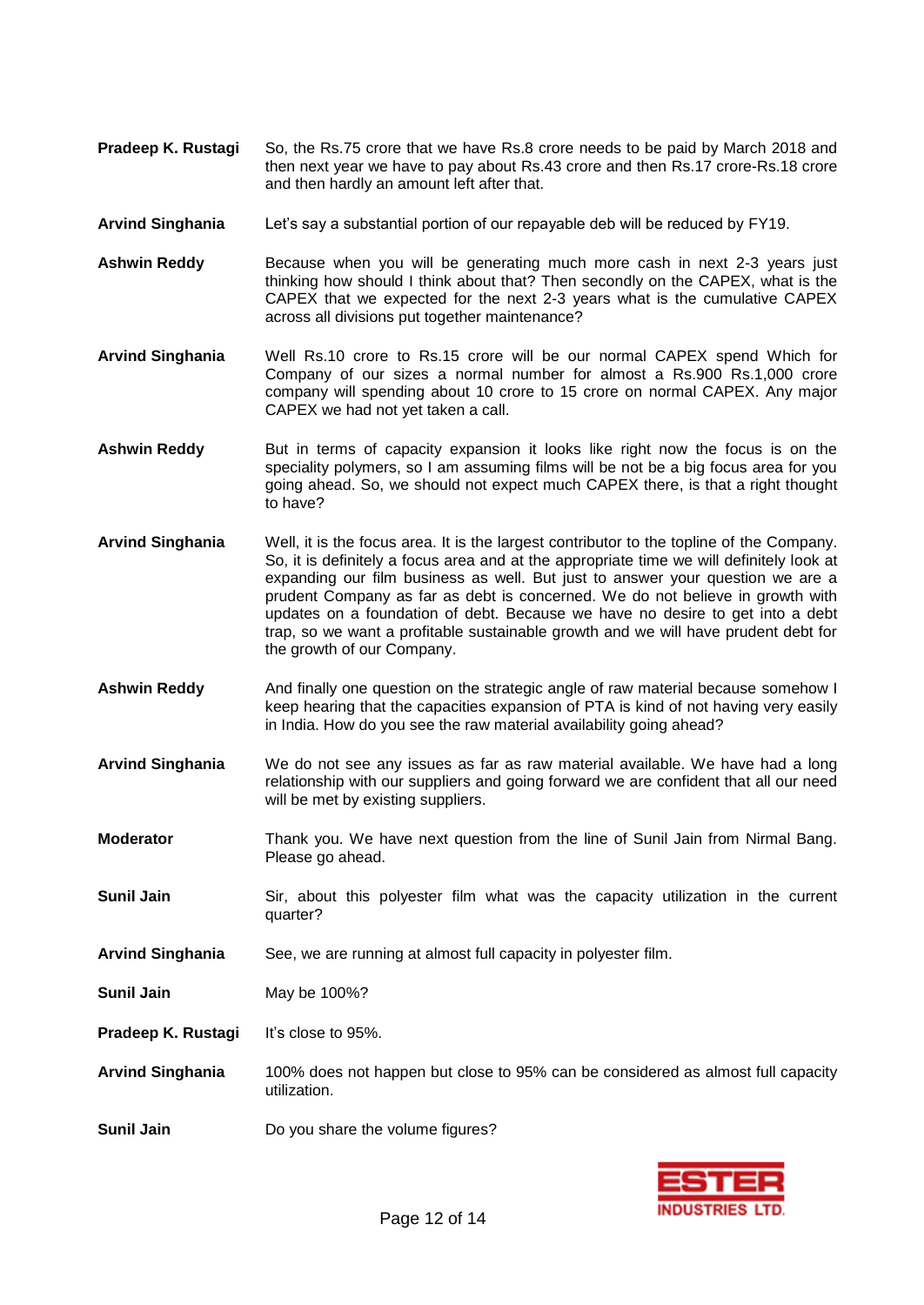| Pradeep K. Rustagi      | Yes, I will give you the sales quantity for December quarter it worth 12,600 tonnes.                                                                                                                                                                                                                                                                                                                                                                                                                                                                                                                                                                                                     |
|-------------------------|------------------------------------------------------------------------------------------------------------------------------------------------------------------------------------------------------------------------------------------------------------------------------------------------------------------------------------------------------------------------------------------------------------------------------------------------------------------------------------------------------------------------------------------------------------------------------------------------------------------------------------------------------------------------------------------|
| <b>Sunil Jain</b>       | And sir about this margin what you had said about the product prices increase and<br>raw material prices increase that is happened in the fourth quarter or it was there in<br>the third quarter also?                                                                                                                                                                                                                                                                                                                                                                                                                                                                                   |
| <b>Arvind Singhania</b> | Third quarter was less; the real impact is coming starting in Q4 FY18.                                                                                                                                                                                                                                                                                                                                                                                                                                                                                                                                                                                                                   |
| <b>Sunil Jain</b>       | Whatever you are doing an EBIT of around 10 crore that is moved up to Rs. 10 to<br>Rs. 20 you mean to say.                                                                                                                                                                                                                                                                                                                                                                                                                                                                                                                                                                               |
| <b>Arvind Singhania</b> | No. See, we had a gross value add in up to now in FY18 the gross average gross<br>value add it was about Rs. 30 and now going forward we expect it to be in excess<br>of Rs. 40.                                                                                                                                                                                                                                                                                                                                                                                                                                                                                                         |
| <b>Sunil Jain</b>       | So, but that gross value-add whatever the extra is coming will normally get<br>translated into EBITDA or there will be some additional expenses also?                                                                                                                                                                                                                                                                                                                                                                                                                                                                                                                                    |
| <b>Arvind Singhania</b> | Yes, they will be translated into EBITDA.                                                                                                                                                                                                                                                                                                                                                                                                                                                                                                                                                                                                                                                |
| <b>Sunil Jain</b>       | And sir secondly your this MB-03 product, sir in this new order whatever you got<br>this was the only company where you had supplied a trial order in second quarter<br>or this is different and that was different?                                                                                                                                                                                                                                                                                                                                                                                                                                                                     |
| <b>Arvind Singhania</b> | No, we have been supplying this product for the last 2 years to other companies as<br>well.                                                                                                                                                                                                                                                                                                                                                                                                                                                                                                                                                                                              |
| <b>Sunil Jain</b>       | You mean to say it is an additional order what we got which were expecting apart<br>from the existing our supplier. So, then the guidance you had not increase sir what<br>I was expecting then we should have impact on the overall revenue guidance for<br>the next year?                                                                                                                                                                                                                                                                                                                                                                                                              |
| <b>Arvind Singhania</b> | I already mentioned that we expect our specialty polymer business to more than<br>double over FY18. So FY18 will ended up about Rs.50 crore - Rs.55 crore and<br>FY19 would be in the region of Rs.100 crore to Rs.130 crore revenues in the<br>specialty polymer business with EBIT margins of about 30%.                                                                                                                                                                                                                                                                                                                                                                               |
| <b>Sunil Jain</b>       | This guidance even you have said in the last time also where this order was not<br>there. My question was coming more from that, we were expecting this type of<br>orders at that time also?                                                                                                                                                                                                                                                                                                                                                                                                                                                                                             |
| <b>Arvind Singhania</b> | See, this is a development business and we have now learned out of experience<br>that the gestation period in technology business can be very high sometime even<br>much more than what we anticipate. And we have been working in this business for<br>the past 7 years and with this particular product we have been working with<br>customers for the past 5 years it took almost 3.5-4 years for us to crack our first<br>customers and now we have this particular product only is going to give us a much<br>higher volume in FY19. Technology business is not a quarter-on-quarter business.<br>It is a step-up business, the moment you have success in one product you will see |



next product or products comes through.

a big step up in revenues and profitability and then there may be a lull before the